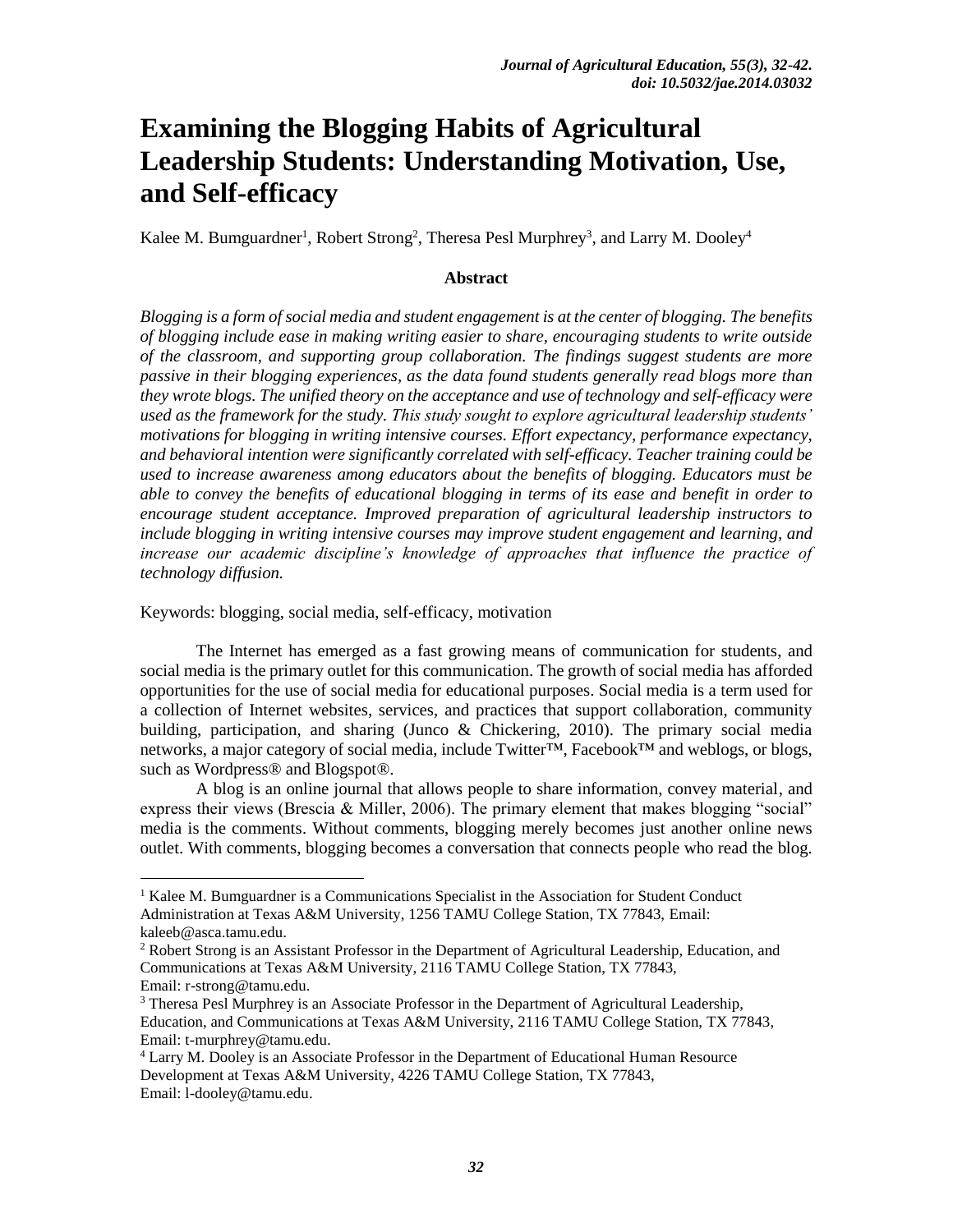Kirby and Kaillio (2007) likened blogs to unlocked diaries and found today's teens are more open about posting their personal thoughts online.

Blogging has dropped among teens in recent years, from 28% of online teens in 2006 to 14% as of 2010 but increased among older adults (Lenhart, Purcell, Smith, & Zickuhr, 2010). Teens and young adults are also commenting on blogs less, even though both teen and adult use of social networking has risen significantly (Lenhart et al., 2010). Andergassen, Behringer, Finlay, Gorra, and Moore (2009) found students are driven to begin blogging by a general will to write, test the blogging technology and socialize with their peers. Students who cease a blog or are unwilling to begin a blog, may do so because of concerns with a lack of privacy, a lack of immediate interaction, and the perception the service does not provide useful study information (Andergassen et al., 2009).

All of these technologies can become important tools in education through proper use. Blogging helps students become more comfortable with the digital world in order to better succeed in the twenty-first century workplace and provides an advantageous community where students can engage with topics outside of the classroom setting (Platt, 2011). Blogging also encourages students to reflect on their writing styles, and the public nature of blogging results in students being more cautious and deliberate with their writing. Blogs allow for self-direction within a public forum (Winer, 2003) but once published, remain open to public scrutiny. Luehmann and Tinelli (2008) found blogging, and more specifically the comments of like-minded individuals, helped reformminded science teachers nurture a community of support, and almost all participants responded that blogging was a valuable asset to their professional learning. Ferdig and Trammell (2004) found blogging had four distinct advantages for learners; the use of blogs helped students become experts in a particular subject; gave students the chance to legitimately participate; increased student interest and ownership in learning; and provided opportunities for the sharing of diverse perspectives. Brescia and Miller (2006) found blogging to offer valuable reinforcement of academic course engagement and repeated exposure to coursework.

Student engagement is at the heart of educational blogging. Astin (1984) defined engagement as "the amount of physical and psychological energy that the student devotes to the academic experience" (p. 297). Kuh (2009) suggested out-of-class engagement in educationally relevant activities is important to student success, and positively related to a number of desired outcomes of a college education. Junco (2011) found commenting on Facebook™ was one of the positive predictors of college outcomes such as grades and completion rates. Arnold and Paulus (2010) reported students read each other's work more than usual in order to get ideas on how to approach an assignment when using a social networking site. Boas (2011) indicated blogging as an effective way to encourage writing and the process approach to writing reflects the fact that blogging helped develop a relationship between the writer and his or her audience. Ferris and Hedgcock (2005) recommended a reader's background knowledge and experiences must be taken into account when writing for a blog. The specificity of blog topics enables writers to be aware of this information. Other benefits of blogging with regard to the writing process include, being easy to create and maintain, making writing easier to share, encouraging students to write outside of the classroom, and supporting group work and collaboration (Bloch, 2008).

Agricultural education researchers have examined the potential role of social media in coursework. Strong, Irby, Wynn, and McClure (2012) suggested the inclusion of social media tools in courses may enhance learning in agricultural education contexts. The need exists to continue studying social media acceptance in coursework as a line of inquiry to improve researcher and practitioner understanding of the potential impact in the learning process (Murphrey, Rutherford, Doerfert, Edgar, & Edgar, 2012). Settle et al. (2012) found prior association with social media in an educational setting led to more positive perceptions of social media within education. Due to the large percentage of students who routinely use Facebook™, there are more opportunities to connect students to the educational content through social media (Murphrey, Arnold, Foster, & Degenhart, 2012). Settle et al. (2011) found that students believed it was probably important to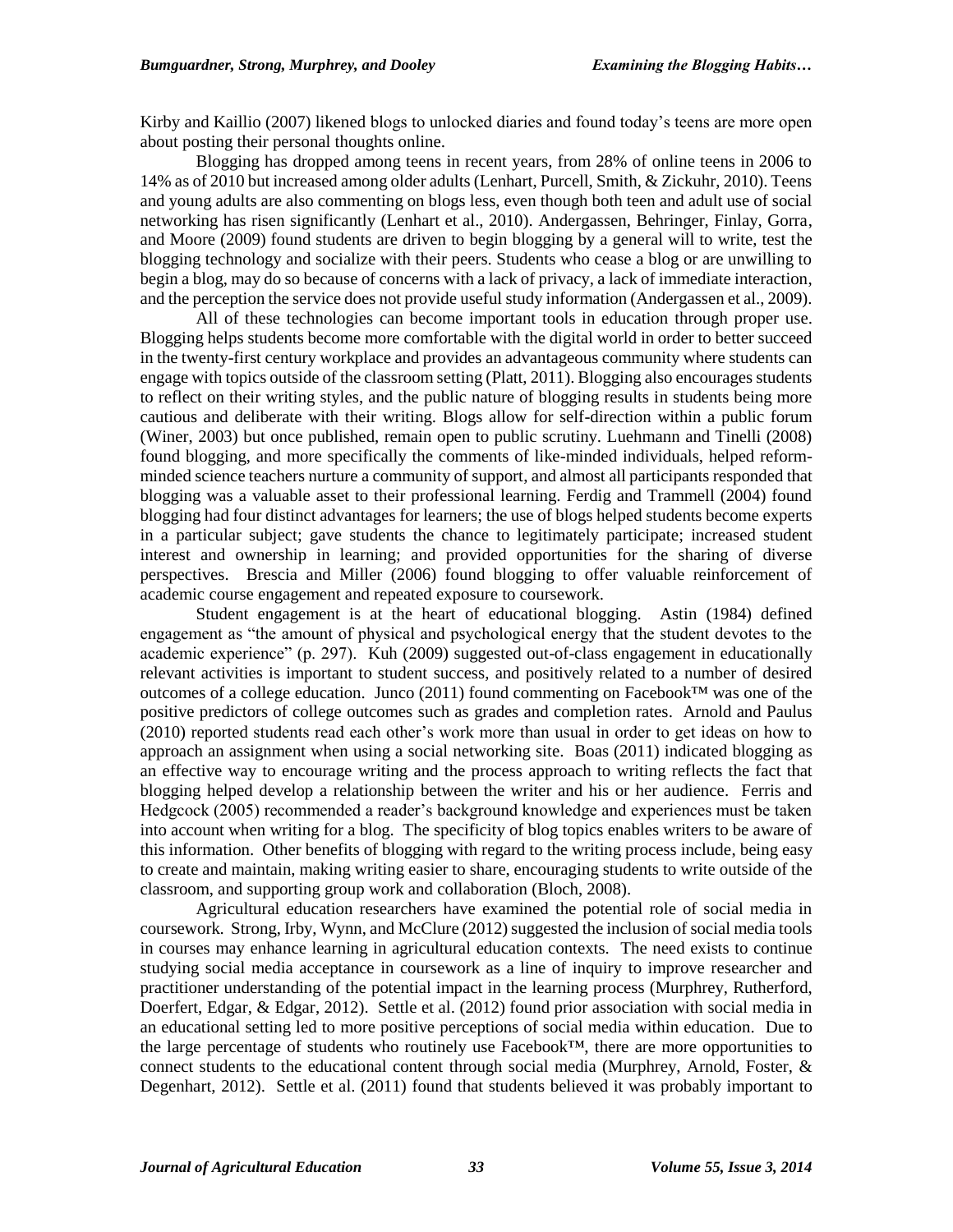know how to use online forums, video-sharing sites and blogs for future careers, with micro-blogs and social networking sites other than Facebook™.

Priority 2 of the *National Research Agenda* for the American Association for Agricultural Education (Doerfert, 2011) recommended researchers "develop and validate systems-based models that will advance our understanding of information and technology diffusion and its practice" (p. 8). Junco, Heibergert and Loken (2010) found the use of Twitter™ was important in engaging students for academic and psychosocial development. Integrating these technologies effectively is important, as improper use can have consequences on students' perceived benefits of social media, and to keep in mind which tools are perceived primarily for entertainment use versus informational tools in students' minds (Rhoades, Friedel, & Irani, 2008). While there is literature related to agricultural education students and social media tools, none of the current literature examined students' blogging habits and the potential role of blogging to improve student learning. Thus, this study was conducted to advance the literature in the field of agricultural education and address recommendations of the *National Research Agenda* by examining technology acceptance and use of agricultural leadership students in an effort to determine best practices and instructional systems approaches.

## **Theoretical Framework**

The Unified Theory of Acceptance and Use of Technology (UTAUT) was developed by Venkatesh, Morris, Davis, and Davis (2003). The model is a combination of eight different models of technology acceptance. The UTAUT has four core determinants, which consist of performance expectancy, effort expectancy, social influence and facilitating conditions. These are factored in with gender, age, experience, and voluntariness of use to identify behavioral intention. A longitudinal study found this model is able to explain approximately 70% of users' acceptance of the technology, compared with the other models that were able to explain 40% (Venkatesh et al., 2003).

Pardemean and Susanto (2012) used UTAUT to study student use of a blog to engage instructional material and found performance expectancy and social influence were significantly related to behavioral intention but effort expectancy was not significantly related to behavioral intention. A study by Avci and Askar (2012) compared blog and wiki use as constructive classroom tools with respect to perceived usefulness, perceived ease of use, intention, self-efficacy, and anxiety using UTAUT. Perceived usefulness and self-efficacy were the most effective variables in the study, explaining 71% of blog and wiki usage.

The second theory utilized to scaffold this study was the theory of self-efficacy. Bandura's (1993) self-efficacy theory revolves around four major processes, which include cognitive, affective, motivational, and selectional. These processes contribute to students' self-efficacy, which in turn contributes to the utilization of skills (Bandura, 1993). DeTure (2004) found more specific measures of self-efficacy could be used to better predict performance outcomes. Yi and Hwang (2003) found self-efficacy plays an important role in determining the actual use of technology.

Teachers and trainers' levels of self-efficacy have been examined by numerous agricultural education researchers (Bunch, Robinson, & Edwards, 2012; McKim & Saucier, 2013; Stripling & Roberts, 2013; Strong & Harder, 2011). Students' self-efficacy of technology tools has been previously studied. Wingenbach, White, Degenhart, Pannkuk, and Kujawski (2007) assessed Texas students' self-efficacy of agricultural science and technology objectives. Roberts and Dyer (2005) investigated students' self-efficacy of online learning at the University of Florida. Johnson, Ferguson, and Lester (1999) examined students' level of computer self-efficacy at the University of Arkansas.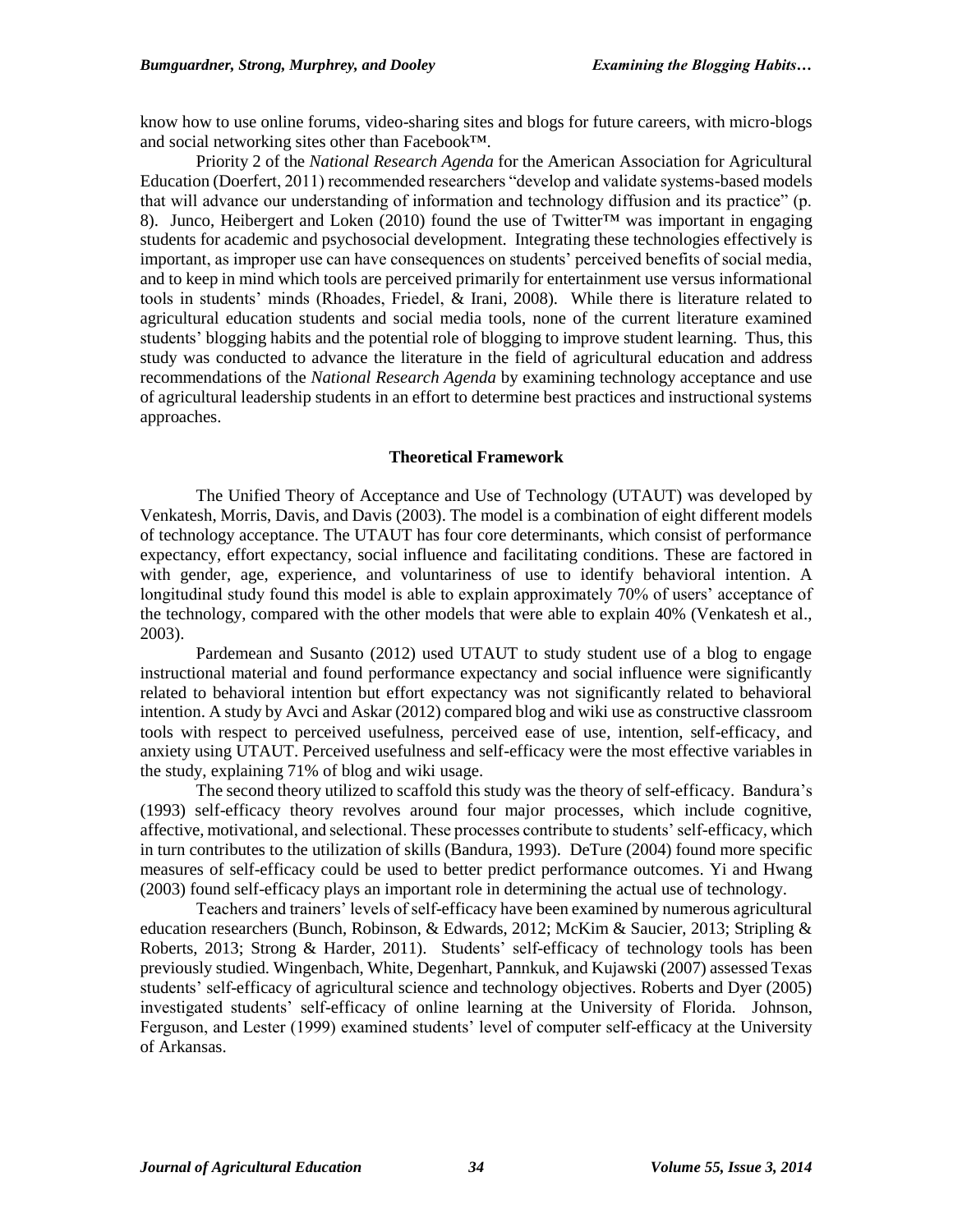## **Purpose and Objectives**

This study sought to explore agricultural leadership students' motivations for blogging in writing intensive courses at Texas A&M University. More specifically, the objectives were to:

- 1. Describe students' level of effort expectancy with blogging;
- 2. Describe students' level of performance expectancy with blogging;
- 3. Describe students' level of behavioral intention with blogging;
- 4. Describe students' level of self-efficacy with blogging; and
- 5. Examine the relationship between effort expectancy, performance expectancy, behavioral intention and self-efficacy.

## **Methods**

The target population for the study of blogging habits of agricultural leadership students was undergraduate students at Texas A&M University majoring in agricultural leadership. This was a census study of one hundred fifty-three  $(N = 153)$  students in three writing intensive agricultural leadership courses at Texas A&M University; leading change, leading and training adults, and technology instructional design strategies.

Data for the study were collected using a 29-item instrument, which included a revised version of Venkatesh et al.'s (2003) UTAUT scale, Tschannen-Moran and Hoy's (2001) Teacher Sense of Efficacy Scale, and demographic questions. The UTAUT scale focused on determining performance expectancy, behavior expectancy, social influence, and facilitating conditions. The variables focused on in this study were self-efficacy, perceived usefulness, and perceived writing ability. Content validity of the combined instrument was assessed by distance learning researchers at Texas A&M University.

The UTAUT scale was developed by Venkatesh et al. (2003) and used in this study to assess students' blogging preferences, with regard to performance expectancy, effort expectancy, and behavioral intention. Blogging preference was measured on a seven-point summated scale: 1 = *strongly disagree*, 2 = *moderately disagree*, 3 = *somewhat disagree*, 4 = *neutral (neither disagree nor agree)*, 5 = *somewhat agree*, 6 = *moderately agree*, and 7 = *strongly agree* (Venkatesh et al., 2003). Constructs of the UTAUT were calculated *ex post facto*. Performance expectancy earned a reliability coefficient of .82, effort expectancy  $= .86$ , and behavioral intention  $= .90$  in this study. The internal consistency was acceptable of self-efficacy, self-directed learning, performance expectancy, effort expectancy, and behavioral intention (Cronbach, 1951).

A modified version of Tschannen-Moran and Hoy's (2001) Teacher Sense of Efficacy Scale was used to assess the self-efficacy aspect of students' usage of blogging. The Teacher Sense of Efficacy Scale was created using Bandura's (1993) self-efficacy theory. The instrument used a nine-point summated scale for each item with anchors: 1 = *nothing*, 3 = *very little*, 5 = *some influence*, 7 = *quite a bit*, and 9 = *a great deal* (Tschannen-Moran & Hoy, 2001). The self-efficacy construct was assessed *ex post facto* for internal consistency and a reliability coefficient of .91 for self-efficacy was produced in this study.

Survey methodology was utilized to collect data from the sample. This sample was chosen for its randomness of students within the major at Texas A&M University because it was three different courses of varying sizes that were all populated by agricultural leadership students at various stages in their collegiate career. The researchers constructed a web-based questionnaire in Qualtrics™. The Tailored Design Method (Dillman, Smyth, & Christian, 2009) for creating and delivering an electronic questionnaire was employed for this study. The sample received an email notification and two days later received an email that included a link to the questionnaire in Qualtrics™. Two separate emails, both a week apart, were sent to non-respondents.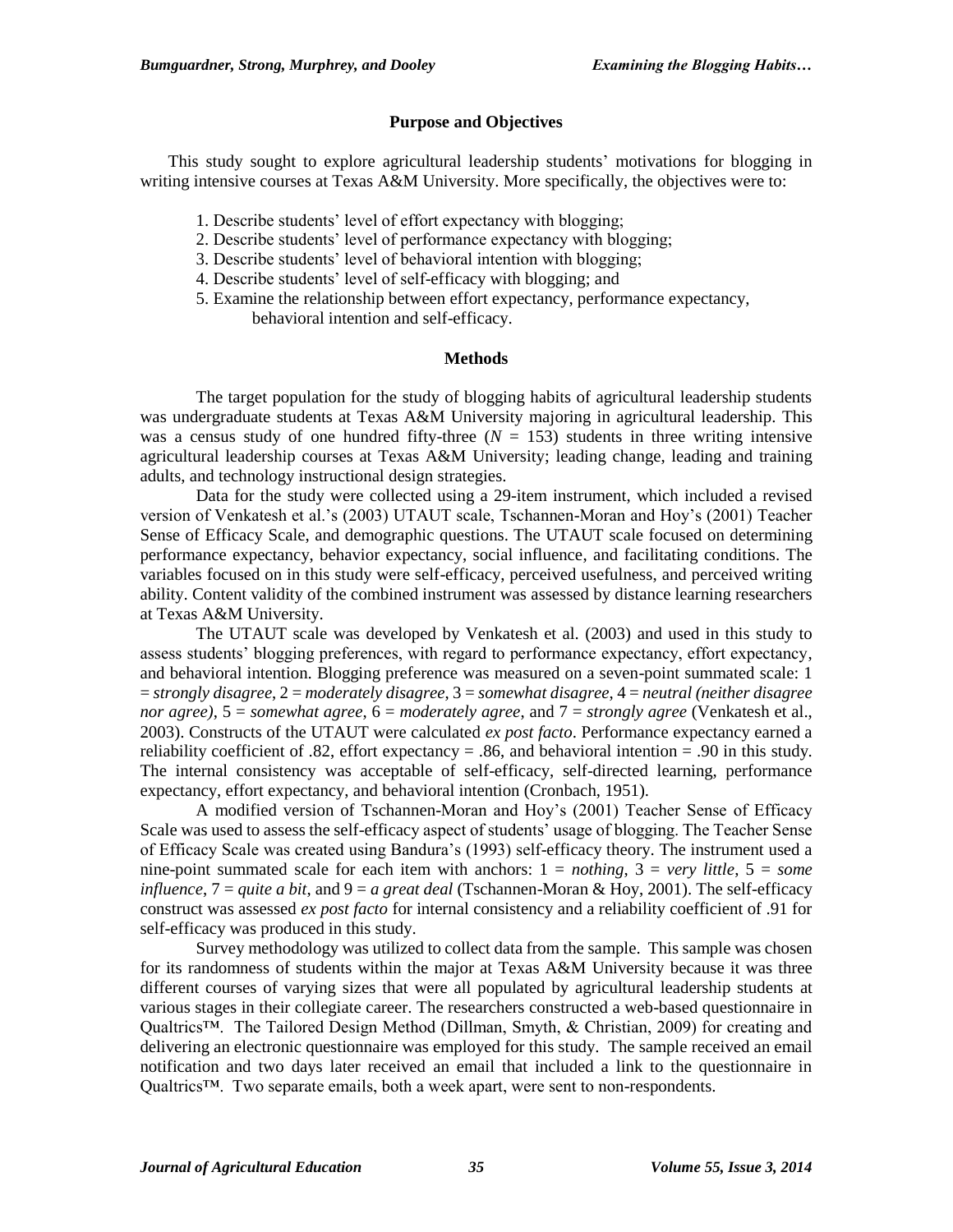Seventy (*n* = 70) participants responded yielding a response rate of 45.75%. The researchers examined early and late respondents to assess nonresponse error given that less than an 85% response rate was achieved. There were no significant differences found between early and late respondents and therefore, the results were generalized (Lindner, Murphy, & Briers, 2001) to the population  $(N = 153)$ .

Data was analyzed by employing descriptive statistics. Franekel, Wallen, and Hyun (2012) indicated descriptive statistics provide researchers with numerical data that explains the independent variables in a study. Correlation coefficients were used to examine the relationship between effort expectancy, performance expectancy, behavioral intention, and self-efficacy. Franekel et al. (2012) suggested correlation coefficients describe the strength of diverse constructs within a study. Davis's (1971) definitions of the magnitudes of correlations were used to assess the correlation coefficients in this study.

The study assessed four personal characteristics of participants: gender, classification, grade point average, and employment. Out of 70 respondents,  $n = 43$  (61.42 %) were male. Thirtynine ( $n = 39$ ) students (55.71 %) were seniors, 31 respondents ( $n = 31, 44.00\%$ ) had a GPA between 2.99 and 2.50, and 32 students  $(n = 32, 45.71\%)$  were employed part-time. The findings are limited to the targeted population. However, the results provide agricultural leadership faculty at Texas A&M University and researchers facets that contribute to students' acceptance and usage of blogging in courses.

#### **Findings**

The first objective of the study was to describe students' level of effort expectancy with blogging (see Table 1). Kurtosis and skewness of the data were not an outcome as the data was normally distributed. Therefore, the descriptive statistics were presented versus data frequencies. The question, "Learning to operate blogs would be easy for me" earned the highest score ( $M = 4.51$ ,  $SD = 1.89$ ) of the effort expectancy construct in the UTAUT.

Table 1

*Descriptive Statistics for the Effort Expectancy Construct Related to Blogging (N = 70)*

| <b>Statements</b>                                                                                                                                                                                                                                                                                              |     |      | SD   |
|----------------------------------------------------------------------------------------------------------------------------------------------------------------------------------------------------------------------------------------------------------------------------------------------------------------|-----|------|------|
| Learning to operate blogs would be easy for me.                                                                                                                                                                                                                                                                | 70. | 4.51 | 1.89 |
| I would find blogs easy to use.                                                                                                                                                                                                                                                                                | 70. | 4.47 | 1.77 |
| It would be easier for me to become skillful at blogging.                                                                                                                                                                                                                                                      | 70. | 4.14 | 1.94 |
| My interaction with blogging would be clear and understandable.                                                                                                                                                                                                                                                | 70  | 3.99 | 1.95 |
| $\mathcal{M}$ . Only 100 and 100 and $\mathcal{M}$ and $\mathcal{M}$ and $\mathcal{M}$ and $\mathcal{M}$ and $\mathcal{M}$ and $\mathcal{M}$ and $\mathcal{M}$ and $\mathcal{M}$ and $\mathcal{M}$ and $\mathcal{M}$ and $\mathcal{M}$ and $\mathcal{M}$ and $\mathcal{M}$ and $\mathcal{M}$ and $\mathcal{M}$ |     |      |      |

*Note.* Overall  $M = 4.28$ ,  $SD = 1.89$ . *Scale:*  $7 = \frac{Strongly \, Agee}{\Lambda}$ ,  $6 = \frac{Moderately \, Agee}{\Lambda}$ ,  $5 =$ *Somewhat Agree*, 4 = *Neutral (Neither Agree or Disagree)*, 3 = *Somewhat Disagree* , 2 = *Moderately Disagree*, 1 *= Strongly Disagree*.

The second objective of the study was to describe students' level of performance expectancy with blogging (see Table 2). The question, "I would find blogging useful in school" earned the highest score ( $M = 3.79$ ,  $SD = 1.80$ ) of the performance expectancy construct in the UTAUT.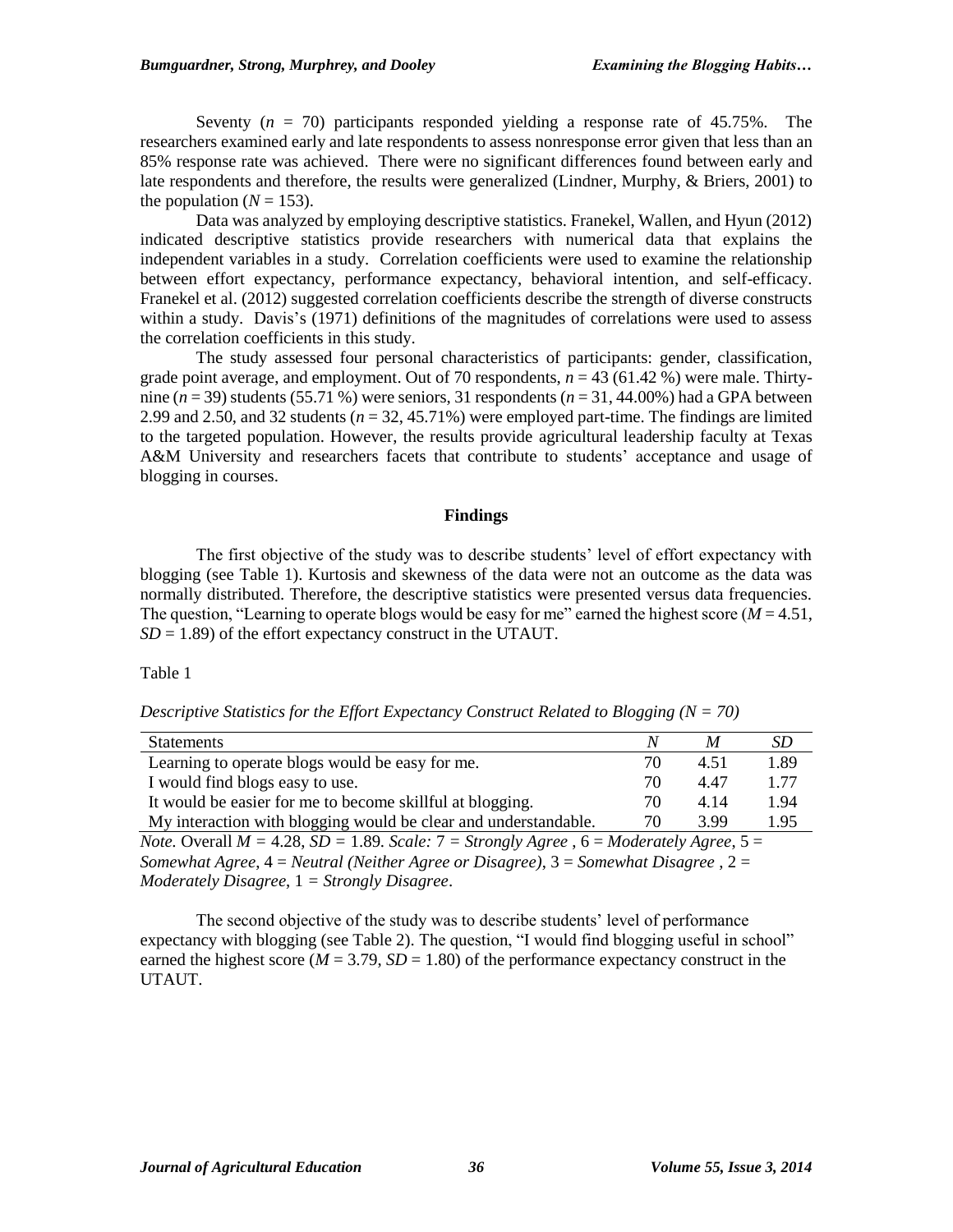# Table 2

*Descriptive Statistics for the Performance Expectancy Construct Related to Blogging (N = 70)*

| <b>Statements</b>                                                                                     | N   | M    | SD   |
|-------------------------------------------------------------------------------------------------------|-----|------|------|
| I would find blogging useful in school.                                                               | 70  | 3.79 | 1.80 |
| If I blog, I would increase my chances of getting a good grade.                                       | 70  | 3.46 | 1.79 |
| Blogging would increase my productivity.                                                              | 70. | 3.30 | 1.64 |
| <i>Note.</i> Overall $M = 3.52$ SD = 1.74. Scale: $7 =$ Strongly Agree, $6 =$ Moderately Agree, $5 =$ |     |      |      |
| Somewhat Agree, $4 =$ Neutral (Neither Agree or Disagree), $3 =$ Somewhat Disagree, $2 =$             |     |      |      |

*Moderately Disagree*, 1 *= Strongly Disagree*.

The third objective of the study was to describe students' level of behavioral intention with blogging (see Table 3). The statement, "I like working with blogs" earned the highest score ( $M =$ 3.23,  $SD = 1.86$ ) of the behavioral intention construct in the UTAUT.

# Table 3

*Descriptive Statistics for the Behavioral Intention Construct Related to Blogging (N = 70)*

| <b>Statements</b>                                                |             |      |      |
|------------------------------------------------------------------|-------------|------|------|
| I like working with blogs.                                       | 70          | 3.23 | .86  |
| I intend to blog in the next 12 months.                          | 70          | 2.94 | l.98 |
| I predict I would blog in the next 12 months.                    | 70          | 2.91 | 2.09 |
| $1111$ $0.02$ $0.02$ $1.00$ $0.1$ $0.7$<br>$\mathbf{v}$ $\alpha$ | $\sim$ 11 1 |      |      |

*Note.* Overall  $M = 3.03$ ,  $SD = 1.98$ . *Scale:*  $7 =$  *Strongly Agree*,  $6 =$  *Moderately Agree*,  $5 =$ *Somewhat Agree*, 4 = *Neutral (Neither Agree or Disagree)*, 3 = *Somewhat Disagree* , 2 = *Moderately Disagree*, 1 *= Strongly Disagree*.

The fourth objective of the study was to describe students' level of self-efficacy with blogging (see Table 4). Two respondents did not answer the self-efficacy statements. The statement, "How much can you do with blogging to learn effectively?" earned the highest score (*M*  $= 4.56$ ,  $SD = 2.00$ ) of the self-efficacy construct in the instrument. The sample of self-efficacy was smaller due to two individuals not responding to the self-efficacy questions.

# Table 4

*Descriptive Statistics for the Self-Efficacy Construct Related to Blogging (N = 68)*

| <b>Statements</b>                                             | N  | M    | SD.  |
|---------------------------------------------------------------|----|------|------|
| How much can you do with blogging to learn effectively?       | 68 | 4.56 | 2.00 |
| How much does blogging help you assist your peers with        | 68 | 4.28 | 2.37 |
| educational content?                                          |    |      |      |
| How much does blogging help you to follow course objectives?  | 68 | 4.18 | 2.50 |
| How much does blogging motivate you to learn educational      | 68 | 3.91 | 2.28 |
| content?                                                      |    |      |      |
| How much does blogging help you focus on educational content? | 68 | 3.91 | 2.48 |
| How much does blogging help you value learning?               | 68 | 3.87 | 2.27 |
| How much does blogging get you to believe you can do well in  | 68 | 3.85 | 2.37 |
| school?                                                       |    |      |      |

*Note.* Overall *M =* 4.17, *SD =* 2.32. *Scale:* 9 *= A Great Deal*, 7 = *Quite a Bit*, 5 = *Some Influence*,  $3 = Very Little, 1 = Nothing.$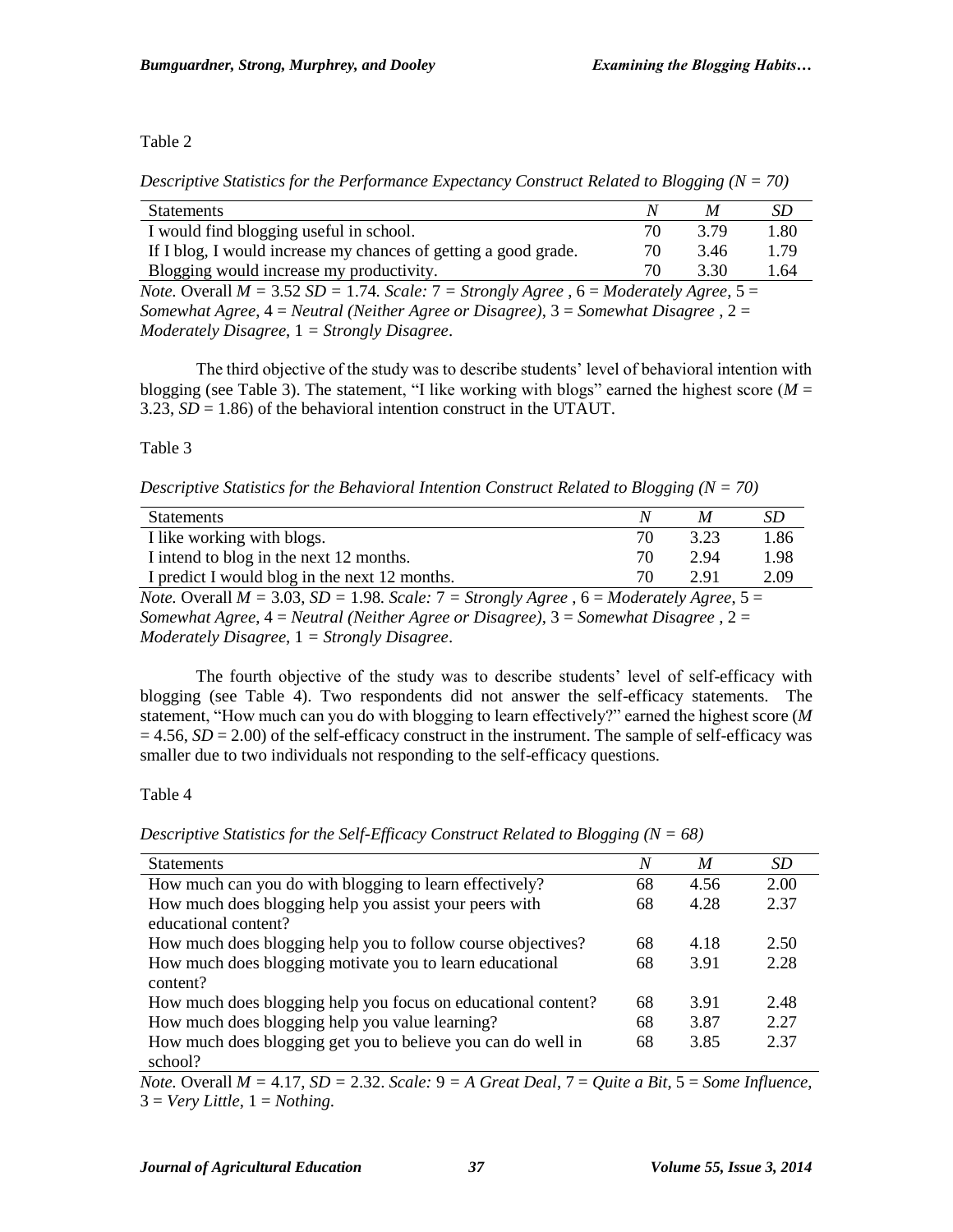The fifth objective was to examine the relationship between effort expectancy, performance expectancy, behavioral intention, and self-efficacy. A significant relationship between behavioral intention ( $r = .53$ ), performance expectancy ( $r = .37$ ), effort expectancy ( $r =$ .22), and self-efficacy was found in the study (see Table 5). Behavioral intention had the highest correlation with a magnitude of Substantial (50  $\ge$  r  $\ge$  .69).

Table 5

*The Relationship between Effort Expectancy, Performance Expectancy, Behavioral Intention, and Self-Efficacy Related to Blogging*

|                                                                                                                                                |    | Self-efficacy |       |  |
|------------------------------------------------------------------------------------------------------------------------------------------------|----|---------------|-------|--|
| Constructs                                                                                                                                     | N  |               |       |  |
| <b>Behavioral Intention</b>                                                                                                                    | 68 |               | $*00$ |  |
| Performance Expectancy                                                                                                                         | 68 |               | $*00$ |  |
| <b>Effort Expectancy</b>                                                                                                                       | 68 |               | $*00$ |  |
| $M_{\odot}$ M, $M_{\odot}$ , $M_{\odot}$ $\sim$ 01 $\times$ 00 $-$ M, $M_{\odot}$ 1.1, 10 $\times$ 00 $-$ J, $M_{\odot}$ 00 $-$ M, 1, 1, 1, 10 |    |               |       |  |

*Note*. Magnitude: .01 ≥ *r* ≥ .09 = Negligible, .10 ≥ *r* ≥ .29 = Low, .30 ≥ *r* ≥ .49 = Moderate, .50 ≥  $r \geq .69$  = Substantial,  $r \geq .70$  = Very Strong (Davis, 1971).

 $*$ *p* < .05.

#### **Conclusions**

The study findings are limited to the sample and therefore cannot be generalized to a broad population; however, the data provides insight into blogging usage and acceptance among agricultural leadership students in writing intensive courses at Texas A&M University. The data suggested that while most students thought learning to blog would be easy, agricultural leadership students at Texas A&M University have low effort expectancy in relation to the task of blogging.

The data also indicated, even though students thought they would like to work with blogs, students were typically low in their performance expectancy as to whether blogging could be used to improve educational outcomes. The use of blogging for educational purposes will require effort to assist students in perceiving the educational value of blogging.

#### **Implications**

Students' self-efficacy in regard to blogging was low, indicating agricultural leadership students are not willing to engage in blogging as part of their educational process. Bandura (1993) found low self-efficacy resulted in a tendency to avoid tasks perceived as new or difficult. The study found agricultural leadership students' low self-efficacy resulted in lowered behavioral intention to use blogging for educational purposes. Venkatesh et al. (2003) reported low performance expectancy results in low behavioral intention. The study found students with low belief in the performance benefit of blogging do not intend to blog. Venkatesh et al. (2003) found effort expectancy is not well-formed until after experience with the technology. Because the survey respondents had low behavioral intention, and thus not much familiarity with blogging, effort expectancy was neutral.

The data supported Andergassen et al.'s (2009) reporting of students' negative perception of the benefits of educational blogging and Lenhart et al.'s (2010) findings of diminished blogging activities among young adults. Rhoades et al. (2008) indicated students were utilizing blogging in a minimal nature for classroom purposes. Agricultural leadership students do not believe in the use of blogging as an educational tool and were less engaged in blogging for non-educational readings. Agricultural leadership students' intentions toward the educational use of blogging could stem from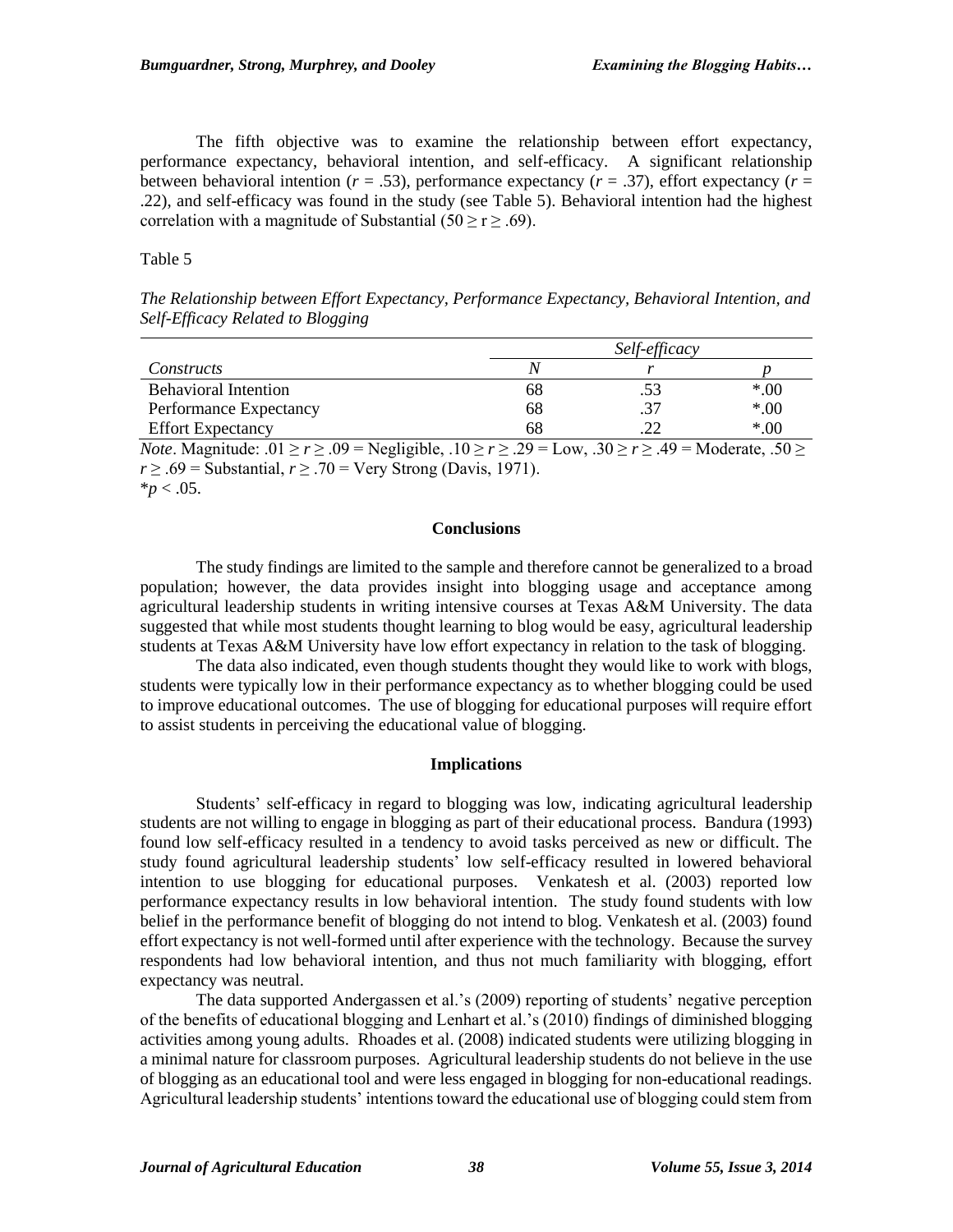a lack of awareness and familiarity with blogging, particularly its benefits towards their instructional outcomes.

## **Recommendations**

Future research should examine agricultural leadership instructors' attitudes and intentions towards educational blogging through the use of UTAUT. Researchers should also assess the effects of mandatory blogging in the agricultural leadership classroom on students' learning and peer interactions. The research gathered can be used to compare classrooms using educational blogging to classrooms where the process is not implemented. A qualitative research study could be conducted to investigate in-depth agricultural leadership students' attitudes and perceptions towards educational blogging and blogging in general. The data gathered from future research could inform educators of the benefits of educational blogging and how to increase its practice in agricultural leadership classrooms.

Researchers could also compare traditional online blogging acceptance among agricultural leadership students to the acceptance of newer forms of microblogging (e.g. Twitter™). Twitter™ reduces the journal like nature of traditional blogging to 140 character statements and has a continually growing user base. Services like Twitter<sup>™</sup> leave the traditional blog behind creating a warehouse of smaller blogs in which users can only comment so much at a time. Twitter™ could be described as its writers renting a small apartment to state their ideas and comment on others' ideas, rather than developing the full house approach of a traditional blog. Researchers should examine whether Twitter™ has affected student participation in traditional blogs and if it can be used effectively for educational purposes. An examination of the effect of Twitter™ on writing skills would also be beneficial. Insomuch as the 140 character limitation does not always encourage the use of proper grammar and complete sentences.

Educational blogging can influence Priorities 2, 4 & 6 of the *National Research Agenda*. Thisstudy has examined the potential contribution of blogging to Priority 2: Technologies Practices Products, but the authors have not explored in depth Priority 4: Meaningful Engaged Learners. Possible future research could investigate how blogging can engage learners in various interactions within and outside of the formal classroom to enhance learning. Russell (1999) introduced the No Significant Difference Phenomenon, an annotated bibliography of works to conclude there is no difference in learning between traditional classroom learning and technology mediated learning. Future research comparing classes that use blogging technology with those that do not would be beneficial and reveal whether or not there is a significant difference in learning.

Future research should investigate the impact of educational blogging on Priority 6 of the *National Research Agenda*: Vibrant Resilient Communities. This Priority should not limit the definition of a community to be only a traditional community. Learning Communities are an integral part of present day classes. Blogging could be the glue that binds the learning community of the class together. Agricultural Education scholars should investigate the impact of blogging on this important priority.

Future practice should reward teachers and teaching assistants who are utilizing blogging within writing intensive courses and encouraging student use. Teacher training could be used to increase awareness among educators about the benefits of blogging in writing intensive courses. Educators must be able to convey the benefits of educational blogging in terms of its ease and benefit for student acceptance (Venkatesh et al., 2003). Improved preparation of agricultural leadership instructors to include blogging in writing intensive courses may improve student engagement and learning (Junco & Chickering, 2010), and increase our academic discipline's knowledge of approaches that influence the practice of technology diffusion (Doerfert, 2011).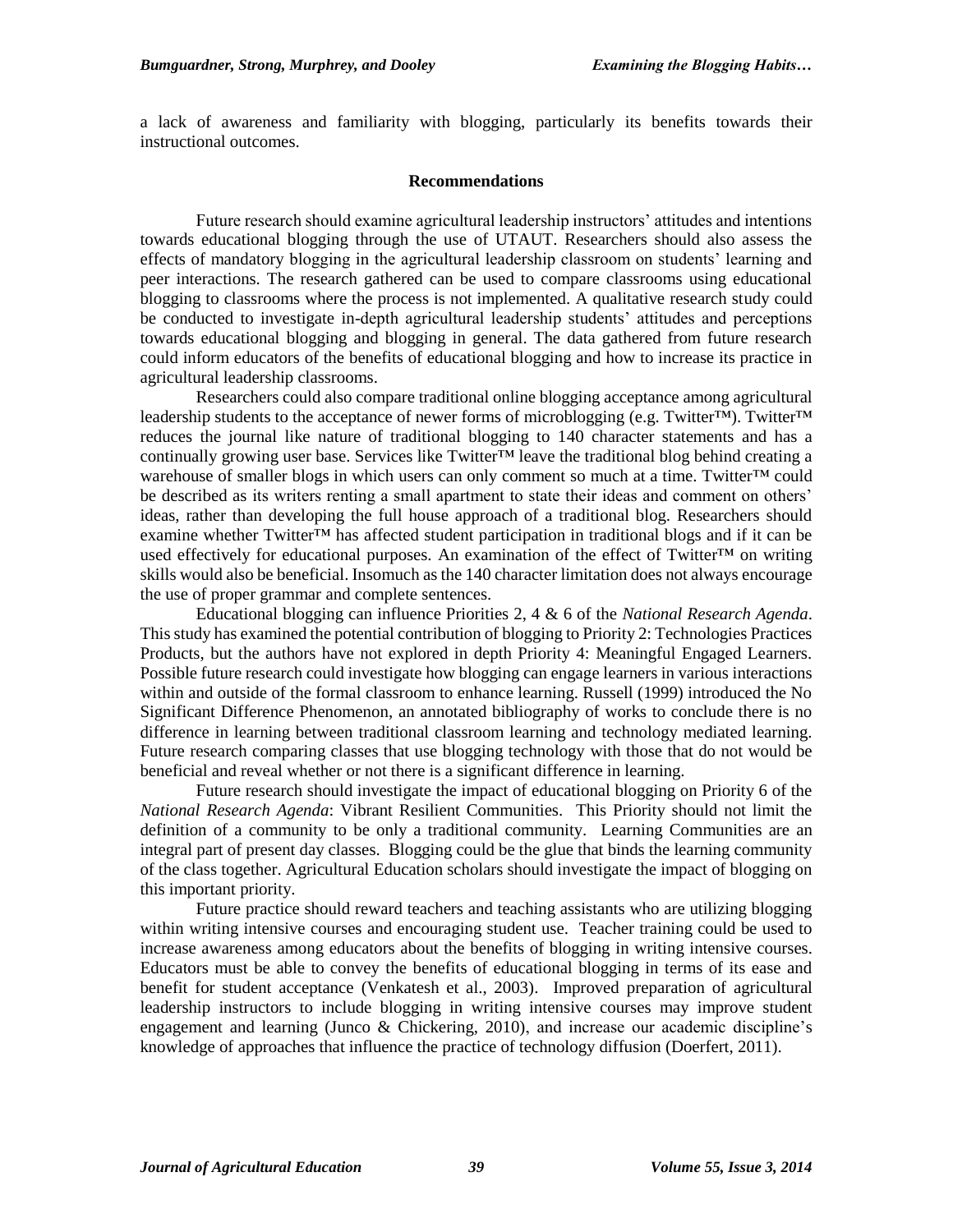#### **References**

- Andergassen, M., Behringer, R., Finlay, J., Gorra, A., & Moore, D. (2009). Weblogs in higher education – why do students (not) blog? *Electronic Journal of e-Learning, 7*(3), 203-215. Retrieved from http://www.ejel.org
- Arnold, N., & Paulus, T. (2010). Using a social networking site for experiential learning: Appropriating, lurking, modeling and community building. *The Internet and Higher Education, 13*(4), 188-196.
- Astin, A. (1999). Student involvement: A developmental theory for higher education. *Journal of College Student Development, 40*(5), 518--529.
- Avci, U., & Askar, P. (2012). The comparison of the opinions of the university students on the usage of blog and wiki for their courses. *Educational Technology & Society*, *15*(2), 194– 205.
- Bandura, A. (1993). Perceived self-efficacy in cognitive development and functioning. *Educational Psychologist, 28*(2), 117–148.
- Bloch, J. (2008). *Technologies in the second language composition classroom*. Ann Arbor, MI: University of Michigan Press.
- Boas, I. V. (2011). Process writing and the Internet: Blogs and Ning networks in the classroom. *English Teaching Forum, 2*, 26-33.
- Brescia, W. F., & Miller, M. T. (2006). What's it worth? The perceived benefits of instructional blogging. *Electronic Journal for the Integration of Technology in Education, 5*, 44-52.
- Bunch, J. C., Robinson, J. S., & Edwards, M. C. (2012). Measuring the relationship between agriculture teachers' self-efficacy, outcome expectation, interest, and their use of interactive whiteboards. *Journal of Agricultural Education, 53*(1), 67-80. doi: 10.5032/jae.2012.01067
- Davis, J. (1971). *Elementary survey analysis*. Englewood Cliffs, NJ: Prentice Hall.
- DeTure, M. (2004). Cognitive style and self-efficacy: Predicting student success in online distance education. *The American Journal of Distance Education, 18*(1).
- Dillman, D. A., Smyth, J. D., Christian, L. M., & Dillman, D. A. (2009). *Internet, mail, and mixed-mode surveys : the tailored design method* (3rd ed.). Hoboken, N.J.: Wiley & Sons.
- Doerfert, D. L. (Ed.) (2011). *National research agenda: American Association for Agricultural Education's research priority areas for 2011-2015.* Lubbock, TX: Texas Tech University, Department of Agricultural Education and Communications.
- Ferdig, R. E., & Trammell, K. D. (2004). Content delivery in the blogosphere. *THE Journal, 31*(7), 4-20.
- Ferris, D., & Hedgcock, J. S. (2005). *Teaching ESL composition: Purpose, process, and practice* (2nd ed.). Mahwah, NJ: Lawrence Erlbaum.
- Fraenkel, J. R., Wallen, N. E., & Hyun, H. H. (2012). *How to design and evaluate research in education* (8th ed.). New York, NY: McGraw-Hill.
- Johnson, D. M., Ferguson, J. A., & Lester, M. L. (1999). Computer experiences, self-efficacy, and knowledge of students enrolled in introductory university agriculture courses. *Journal of Agricultural Education, 40*(2), 28-37. doi: 10.5032/jae.1999.02028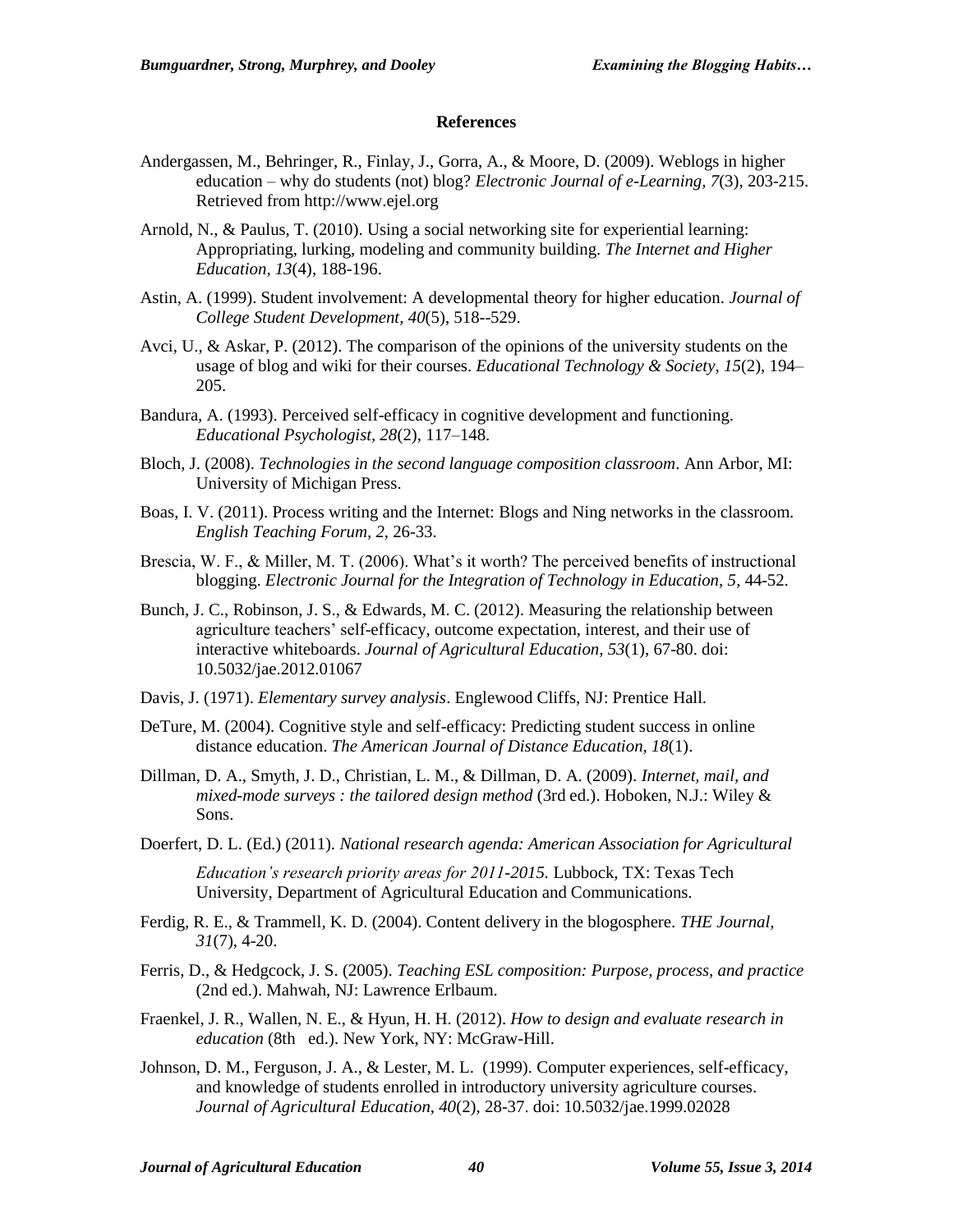- Junco, R. (2012). The relationship between frequency of Facebook use, participation in Facebook activities, and student engagement. *Computers & Education, 58*(1), 162-171. doi: 10.1016/j.compedu.2011.08.004
- Junco, R. & Chickering, A. W. (2010). Civil discourse in the age of social media. *Wiley Periodicals, Inc.* Retrieved from http://www.wileyonlinelibrary.com
- Junco, R., Heigerbert, G., & Loken, E. (2010). The effect of Twitter on college student engagement and grades. *Journal of Computer Assisted Learning, 27*(2), 119-132 . doi: 10.1111/j.1365-2729.2010.00387.x
- Kirby, E., & Kaillio, B. (2007). Student blogs mark a new frontier for school discipline. *Education Digest*. Retrieved from http://www.eddigest.com
- Kuh, G. D. (2009). What student affairs professionals need to know about student engagement. *Journal of College Student Development, 50*(6), 683-706.
- Lenhart, A., Purcell, K., Smith, A., & Zickuhr, K. (2010). Social media and mobile Internet use among teens and young adults. *Pew Internet and American Life Project*. Retrieved from http://www.pewinternet.org/reports/2010/social-media-and-young-adults.aspx
- Lindner, J. R., Murphy, T. H., & Briers, G. E. (2001). Handling nonresponse in social research. *Journal of Agricultural Education, 42*(4), 43-53. doi: 10.5032/jae.2001.04043
- Luehmann, A. L. & Tinelli, L. (2008). Teacher professional identity development with social networking technologies: Learning reform through blogging. *Educational Media International, 45*(4), 323-333.
- McKim, B. R., & Saucier, P. R. (2013). A 20-year comparison of teachers' agricultural mechanics laboratory management competency. *Journal of Agricultural Education, 54*(1), 153-166. doi: 10.5032/jae.2013.01153
- Murphrey, T. P., Arnold, S., Foster, B., & Degenhart, S. H. (2012). Verbal immediacy and audio/video technology use in online course delivery: What do university agricultural education students think? *Journal of Agricultural Education, 53*(3), 14-27. doi: 10.5032/jae.2012.03014
- Murphrey, T. P., Rutherford, T. A., Doefert, D. L., Edgar, L. D., & Edgar, D. W. (2012). Technology acceptance related to Second Life<sup>™</sup>, social networking, Twitter<sup>™</sup>, and content management systems: Are agricultural students ready, willing, and able? *Journal of Agricultural Education, 53*(3), 56-70. doi: 10.5032/jae.2012.03056
- Pardemean, B. & Susanto, M. (2012). Assessing user acceptance toward blog technology using the UTAUT model. *International Journal of Mathematics and Computers in Simulation, 1*(6).
- Platt, C. A. (2011). Blogging in the communication technology course. *Communication Teacher, 25*(4), 228-233.
- Rhoades, E., Friedel, C., & Irani, T. (2008). Classroom 2.0: Students' feelings on new technology in the classroom. *NACTA Journal, 52*(4), 32-38.
- Roberts, T. G., & Dyer, J. E. (2005). The relationship of self-efficacy, motivation, and critical thinking disposition to achievement and attitudes when an illustrated web lecture is used in an online learning environment. *Journal of Agricultural Education, 46*(2), 12-23. doi: 10.5032/jae.2005.02012
- Russell, T. L. (1999). *The no significant difference phenomenon* (5th ed.). Raleigh, NC: North Carolina State University.